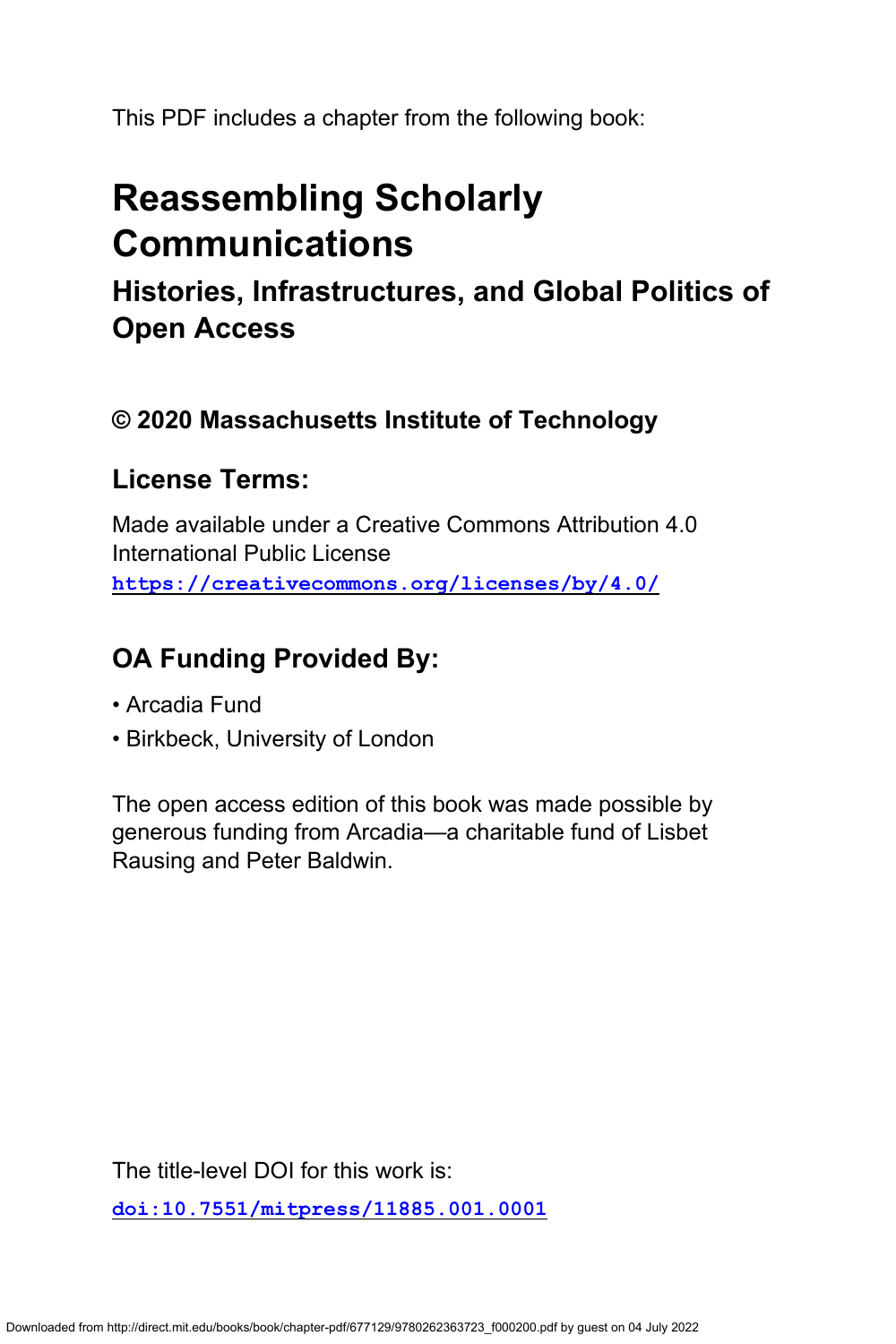#### **Abbreviations and Glossary**

Unattributed quotations in this section refer to official self-identificatory text of the item in question.

- **aaaaarg.fail**: an online portal that provides pirate access to many journal articles and research books in violation of copyright law.
- **ABEC**: the Brazilian Society of Editors (Associação Brasileira de Editores Científicos). An organization representing scientific editors in Brazil.
- **Academia.edu**: a proprietary article-sharing repository and social networking site.
- **Afrofuturism**: aesthetic and philosophical explorations of links between African Diasporic cultures and new technologies.
- **AHA**: the American Historical Association. The largest learned society in the United States of America that represents historians.
- *AIME*: the *An Inquiry into Modes of Existence* project. A project initiated from the theoretical work of Bruno Latour.
- **Airbnb**: an online platform for arranging private lodgings.
- **AJOL**: African Journals Online. An online library of peer-reviewed, African-published scholarly journals.
- **Altmetric**: a company promoting and building services around Altmetrics, owned by Digital Science.
- **Altmetrics**: nontraditional bibliometrics and attention scores.
- **AmeliCA**: Open Knowledge for Latin America and the Global South (Conocimiento Abierto para América Latina y el Sur Global). A cooperative infrastructure for scientific communication controlled by an inter-institutional academy on a broad scale, led by Redalyc and CLACSO, with support from UNESCO.
- **APC**: Article Processing Charge. A business model for open access in which a publisher charges authors, institutions, or funders, rather than readers, to publish an article.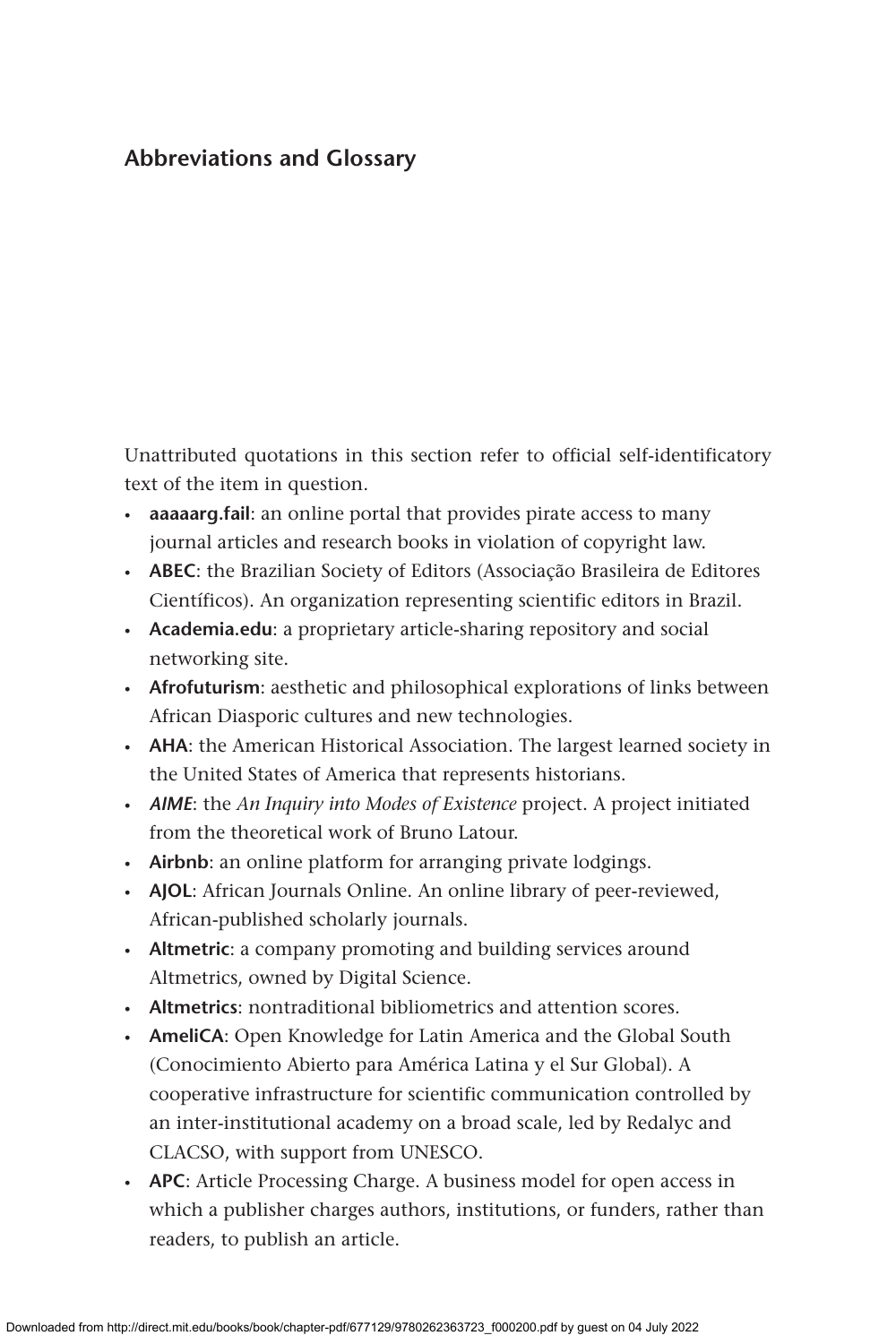- **API**: an Application Programming Interface. A means of accessing data or services programmatically.
- **AR**: augmented reality. A virtual enhancement through the superposition of digital artefacts atop the "real" world.
- **ARL**: the Association of Research Libraries. A "membership organization of libraries and archives in major public and private universities, federal government agencies, and large public institutions in Canada and the US."
- **Article-Level Metrics**: citation metrics pertaining to individual articles rather than to journals.
- **arXiv**: a preprint server mostly for the natural sciences, supported by institutional memberships and hosted at Cornell University.
- **ASEES**: the Association for Slavic, East European, and Eurasian Studies. A learned society.
- **Authors Alliance**: an organization that seeks "to advance the interests of authors who want to serve the public good by sharing their creations broadly."
- **bepress**: an institutional repository platform owned by Elsevier.
- **BIREME**: the Latin American and Caribbean Center on Health Sciences Information (Biblioteca Regional de Medicina). A specialized center of the Pan American Health Organization/World Health Organization (PAHO/WHO) facilitating interoperability in health research.
- **BOAI**: the Budapest Open Access Initiative. One of three initial declarations on open access from ~2002, alongside the Bethesda Statement on Open Access Publishing and the Berlin Declaration on Open Access to Knowledge in the Sciences and Humanities.
- **BPC**: Book Processing Charge. A business model for open access in which a publisher charges authors, institutions, or funders, rather than readers, to publish a book.
- **CAPES**: the Coordination for the Improvement of Higher Education Personnel (Coordenação de Aperfeiçoamento de Pessoal de Nível Superior). A Brazilian federal government agency responsible for quality assurance in higher education institutions.
- **CERN**: the European Organization for Nuclear Research (Conseil Européen pour la Recherche Nucléaire). Operates the Zenodo repository and the Large Hadron Collider.
- **CiteULike**: a now-defunct social bookmarking site for academic papers.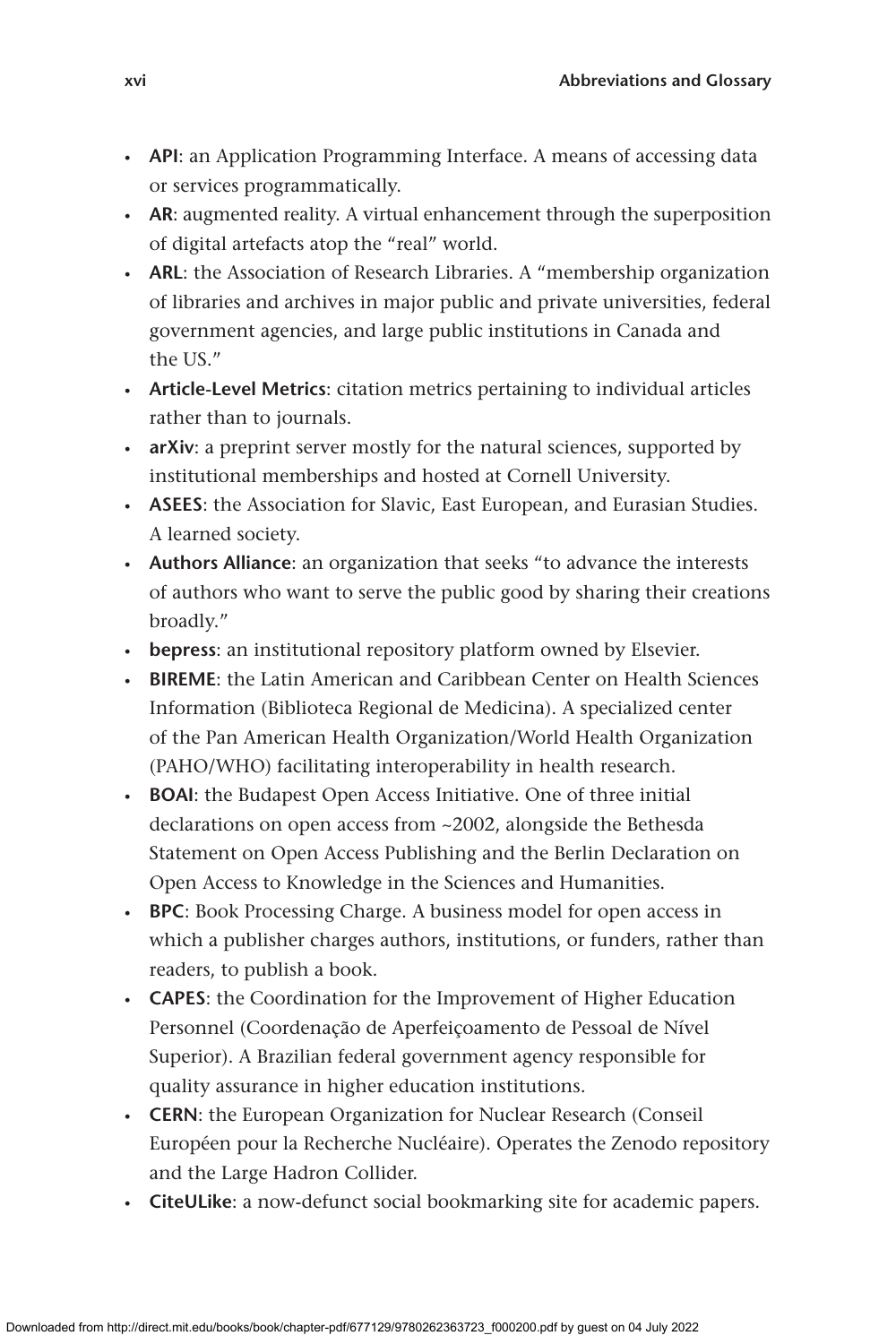- **CLACSO**: the Latin American Council of Social Sciences (Consejo Latinoamericano de Ciencias Sociales). An international nongovernmental association formed in 1967 by UNESCO, uniting almost 700 research centers in the Humanities and Social Sciences (HSS).
- **Clarivate Analytics**: a private analytics company.
- **COAR**: the Confederation of Open-Access Repositories. An organization that seeks to provide "greater visibility and application of research outputs through global networks of Open Access digital repositories."
- **CONICYT**: the Information Department of the Chilean National Council for Scientific and Technological Research (Comisión Nacional de Investigación Científica y Tecnológica). A Chilean government agency.
- **ContentDM**: a content management system for the presentation and preservation of digital collections.
- **ContentMine**: a text and data mining project focused on extracting noncopyrightable facts from the research literature.
- **COUNTER**: Project COUNTER. An organization that defines a standard for collecting metrics on scholarly articles.
- **CNPq**: the Brazilian National Council for Scientific and Technological Development (Conselho Nacional de Desenvolvimento Científico e Tecnológico). An organization of the Brazilian federal government dedicated to scientific research.
- **Creative Commons**: "a global nonprofit organization that enables sharing and reuse of creativity and knowledge through the provision of free legal tools."
- **DBPedia**: a project that extracts structured information from Wikipedia.
- **Depsy**: a software project to track the impact of research software itself.
- **DH**: Digital Humanities. A broad field encompassing the use or critique of computational aspects in the study of humanities disciplines.
- **Diamond open access**: any gold open-access system in which there is neither cost to the reader nor to the author.
- **Digital Science**: a London-based research technology company owned by Holtzbrinck Publishing Group.
- **DMCA**: the Digital Millennium Copyright Act. A 1998 law in the US that places legal restrictions on circumventing DRM technologies.
- **DOAJ**: the Directory of Open Access Journals. A list of open-access journals that fulfil a set of quality criteria for both academic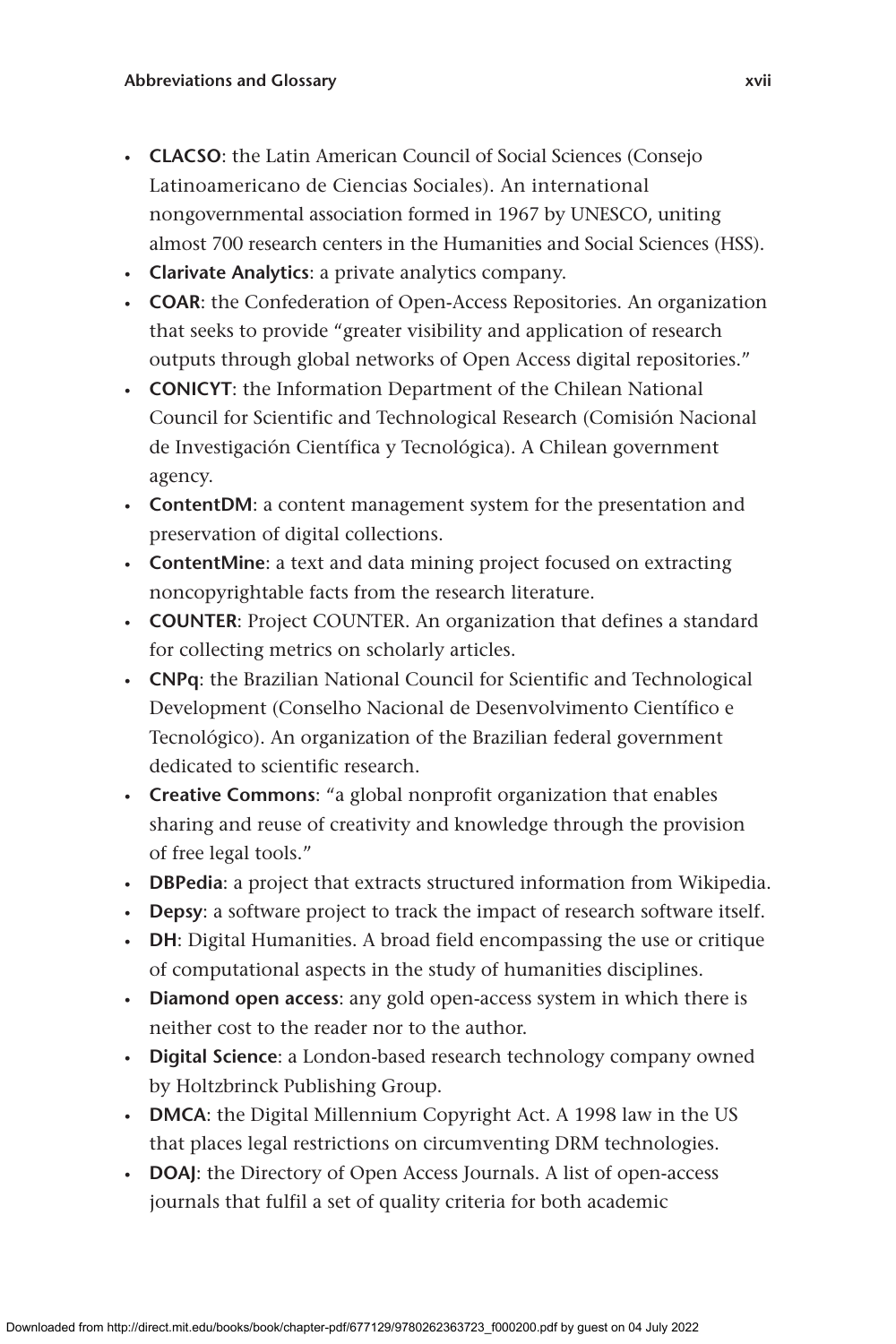integrity and technical standards (pertaining, for example, to digital preservation).

- **DOAR**: *see under* OpenDOAR.
- **DOI**: Document Object Identifier. A unique and persistent identifier commonly used in scholarly publishing.
- **DORA**: the San Francisco Declaration on Research Assessment. A declaration that stresses the importance of article-level evaluation over journal-level proxies and particularly the impact factor (IF or JIF).
- **DRM**: Digital Rights Management. Measures to restrict unauthorized copying in the digital space. See also TPM.
- **Dublin Core**: a metadata standard.
- **Eigenfactor**: a rating of journals based on the weighted importance of incoming citation sources.
- **Elsevier**: the publishing division of RELX Group and the world's largest scholarly publisher by some measures.
- **EPUB**: a file format for e-books.
- **F1000**: Faculty of 1000, an open-access academic publisher in the life sciences. Now owned by Taylor & Francis.
- **Facebook**: a social networking site.
- **FAPESP**: the São Paulo Research Foundation (Fundação de Amparo à Pesquisa do Estado de São Paulo). A public foundation in Brazil that provides grants for research, education, and innovation in the state of São Paulo.
- **Fedora**: Flexible Extensible Digital Object Repository Architecture. An institutional repository architecture.
- **Figshare**: an open-access repository operated by Digital Science.
- **Finch Report**: an influential and controversial 2012 governmentcommissioned report (the Report of the Working Group on Expanding Access to Published Research Findings) in the UK that began its move toward open access to publicly funded research.
- **FOAF**: Friend of a Friend. An experimental linked information system.
- **4IR**: the Fourth Industrial Revolution. A term referring to recent technological developments, such as advances in communication and connectivity.
- **GDPR**: the General Data Protection Regulation. A 2018 European Union law protecting the rights of data subjects.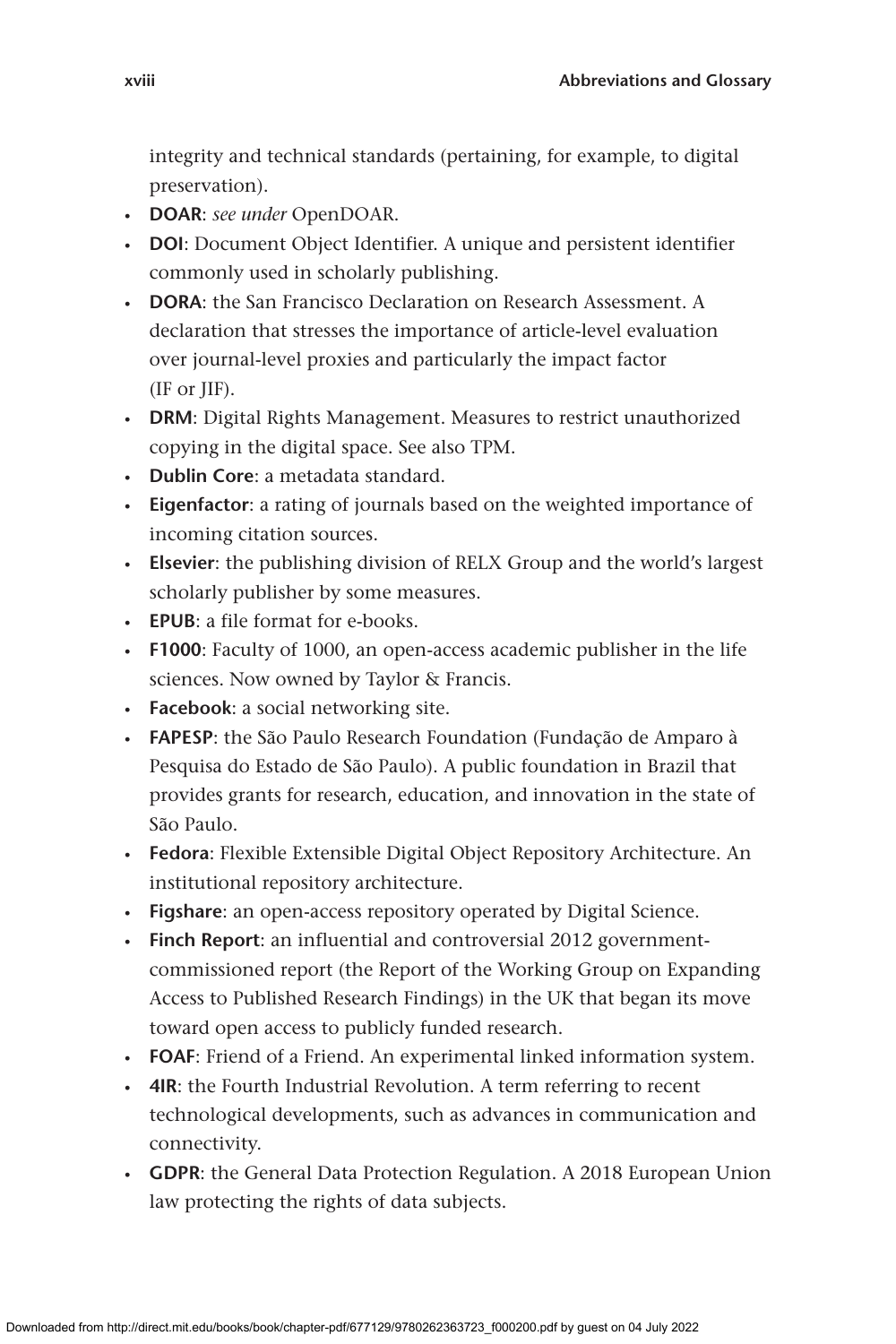- **Git**: a version-control system originally built by the originator of Linux, Linus Torvalds.
- **GOAP**: the Global Open Access Portal. A UNESCO initiative funded by Colombia, Denmark, Norway, and the United States Department of State, that gives an overview of open access to scientific information in 158 countries.
- **Gold open access**: open access at the site of publication.
- **Google**: originally a search engine that became a large suite of data and information services under a parent company called Alphabet.
- **Google Scholar**: Google's academic tracking service.
- **Green open access**: open access made possible by the use of a repository, rather than purely at the site of original publication.
- **Half-life index**: a measure of literature obsolescence that measures the time to the halfway point of all citations to an article, journal, or even discipline.
- **HathiTrust**: a large collaborative digital library.
- **HEFCE**: the Higher Education Funding Council for England. A now-defunct funding body for higher education in England that implemented a strong national open-access policy.
- **H-index**: the Hirsch index. A bibliographic measure that evaluates the number of publications (*h*) with *h* number of citations for an author.
- **HIPAA**: the Health Insurance Portability and Accountability Act. A piece of legislation in the United States of America that includes privacy protection for the dead.
- **HSS**: the Humanities and Social Sciences. Academic disciplines devoted to the study of human cultures, histories, and artifacts.
- **HTML**: the Hypertext Markup Language. An encoding format that underpins the World Wide Web.
- **Humanities Commons**: a social network and repository system built by the MLA.
- **Hybrid open access**: conditions under which a subscription journal yields options for making selected articles within that title openly accessible.
- **Hypothes.is**: a project that allows users to openly annotate web pages and documents.
- *i***-10 index**: a bibliographic measure introduced by Google that evaluates the number of publications with at least ten citations.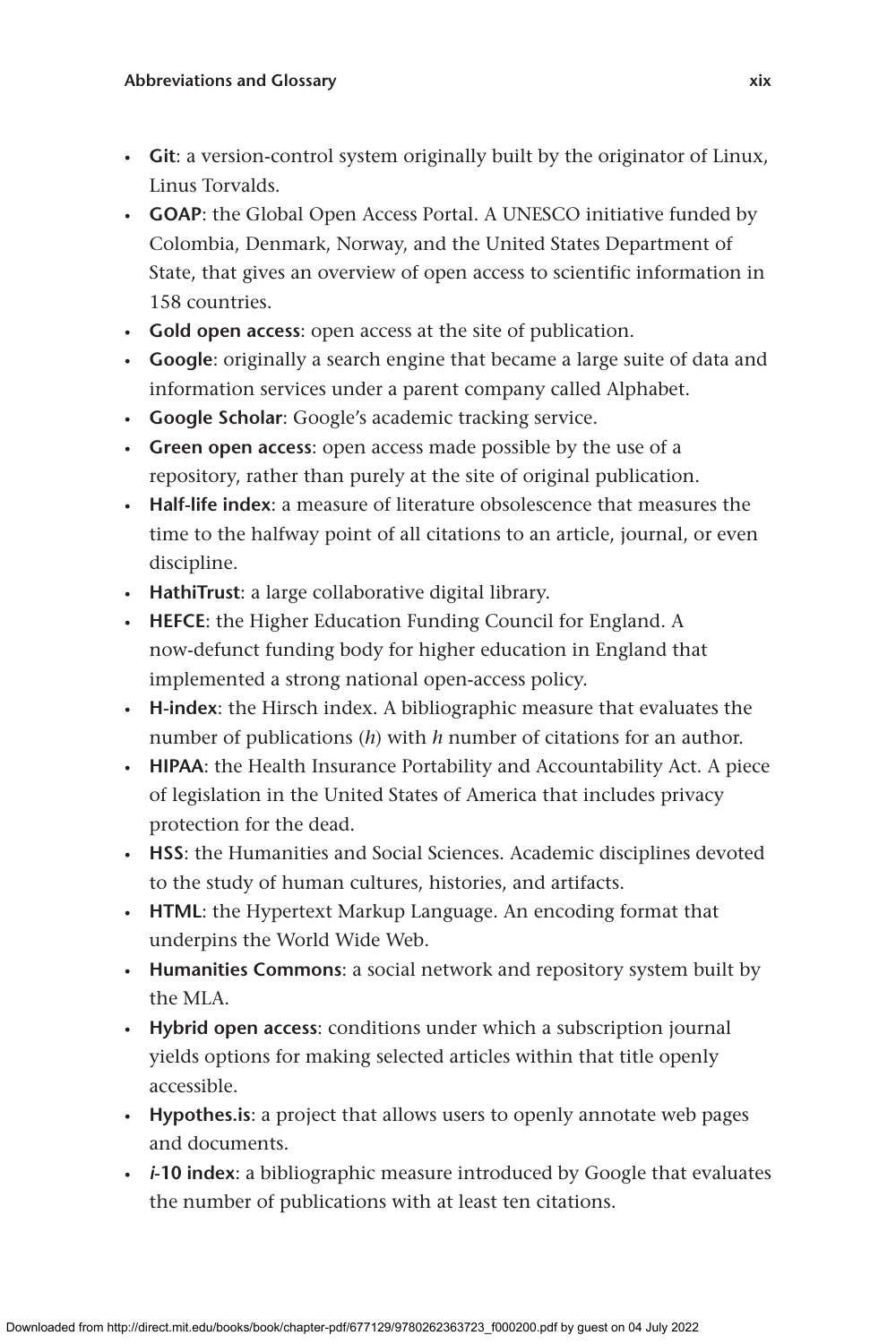- **ICSU**: the International Council for Science, formerly the International Council of Scientific Unions. An organization devoted to international cooperation in science.
- **IDEP**: the African Institute for Economic Development and Planning (L'Institut Africain de Développement Economique et de Planification). A subprogram of the United Nations Economic Commission for Africa.
- **IFAN**: the Fundamental Institute of Black Africa (Institut Fondamental d'Afrique Noire). A cultural and scientific institute in the nations of the former French West Africa.
- **IFLA**: the International Federation of Library Associations and Institutions. "The leading international body representing the interests of library and information services and their users."
- **Impact factor or journal impact factor**: a bibliometric indicator of the yearly average number of citations received by recent articles in a journal weighted against the total number of citable articles. Initially promulgated by the Institute for Scientific Information (ISI) and now by Clarivate Analytics.
- **ImpactStory**: an open-source tool that provides altmetrics, owned by the not-for-profit organization Our Research.
- **Internet of Things**: a system of networked devices and machines on the internet that is broader than conventional computers (e.g., smart heating systems).
- **IR**: Institutional Repository. A space where users can openly deposit research materials, affiliated with some form of institution.
- **ISI**: the Institute for Scientific Information. A citation indexing company now part of Clarivate Analytics.
- **Janeway**: an open-source platform for journal publishing developed by the Centre for Technology and Publishing at Birkbeck, University of London, for OLH.
- **JATS**: the Journal Article Tag Suite. An eXtensible Markup Language standard for the semantic encoding of scholarly articles.
- **JROST**: the Joint Roadmap for Open Science Tools. A community working on forward planning for software to help with open science.
- **JSTOR**: Journal STORage. A large online digital library.
- **Jussieu Call for Open Science and Bibliodiversity**: a manifesto that aims "to promote a scientific publishing open-access model fostering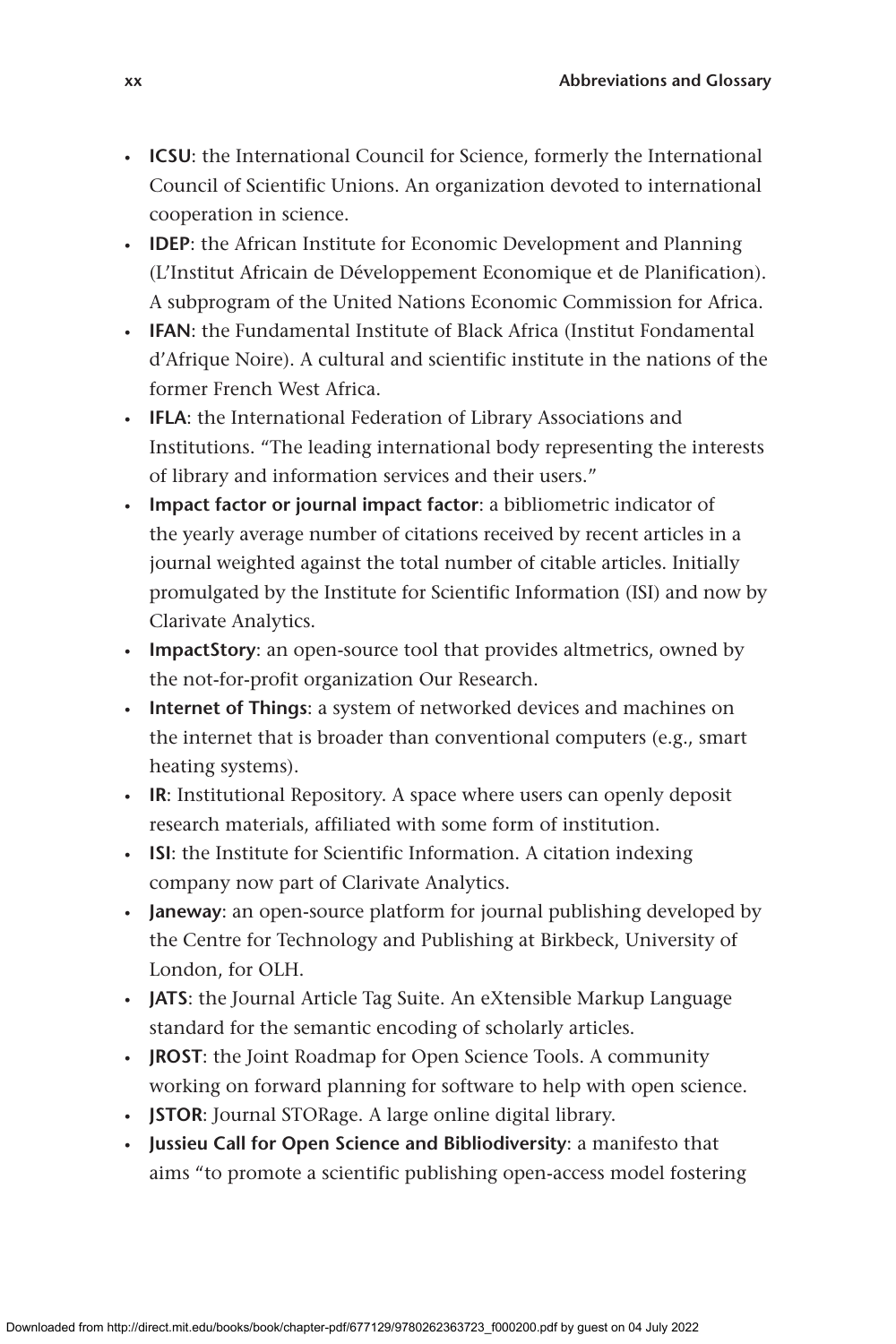bibliodiversity and innovation without involving the exclusive transfer of journal subscription monies to APC payments."

- **Kickstarter**: an online crowdfunding platform.
- **Kopernio**: Clarivate Analytics' discovery service for open-access content.
- **La Referencia**: the Latin American Federated Network of Institutional Repositories of Scientific Publications (Red de Repositorios de Acceso Abierto a la Ciencia). A network of open-access repositories in Latin America.
- **Latindex**: the Online Regional Information System for Scientific Journals from Latin America, the Caribbean, Spain, and Portugal (Sistema Regional de Información en Línea para Revistas Científicas de América Latina, el Caribe, España y Portugal). A bibliographical database of Ibero-American journals.
- **The Leiden Manifesto**: a set of principles for the responsible use of research metrics.
- **LGBTQIA**+: lesbian, gay, bisexual, transgender, queer/questioning, intersex, asexual/aromantic, plus community. An acronym developed to refer inclusively to a diverse set of sexual and gender identity cultures.
- **Library Genesis**: an online portal that provides pirate access to many journal articles and research books in violation of copyright law.
- **LinkedIn**: a professional social networking site.
- **LILACS**: Latin American and Caribbean Health Sciences Literature. A database founded in 1982 covering literature related to the health sciences in the countries of Latin America and the Caribbean.
- **LOCKSS**: Lots of Copies Keeps Stuff Safe. A peer-to-peer, distributed, redundant, open-source, and self-healing digital preservation system.
- **LOD**: Linked Open Data. An approach and set of conventions for publishing structured data on the web, informed by the work of web inventor Tim Berners-Lee.
- **Lyft**: a platform for arranging private transportation.
- **The** *Making and Knowing Project*: a collaborative research and pedagogical initiative based at Columbia University that explores historical and methodological intersections between artistic making and scientific knowing.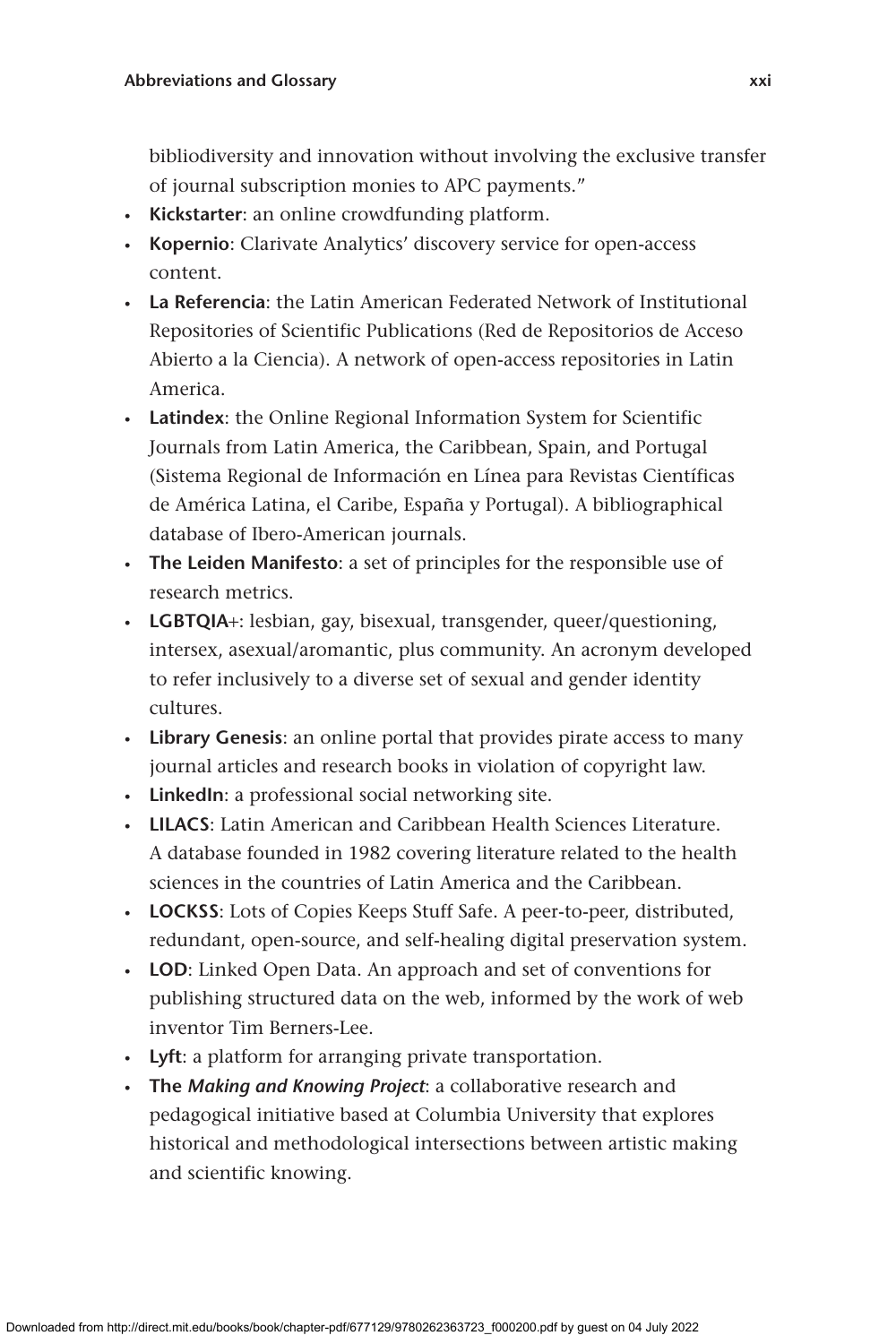- **MEDLARS**: the Medical Literature Analysis and Retrieval System. A database provided by the US National Library of Medicine (NLM).
- **MEDLINE**: a bibliographic database in the medical disciplines.
- **Megajournal**: a high-volume, multidisciplinary academic journal, sometimes based on a "technical soundness" standard of peer review, as in the case of *PLOS ONE*.
- **Mendeley**: a proprietary bibliographic reference manager owned by Elsevier.
- **Microsoft**: a software-development company.
- **MLA**: the Modern Language Association of America. A learned society in the United States of America representing scholars of language and literature.
- **Mukurtu**: a "free, mobile, and open source platform built with indigenous communities to manage and share digital cultural heritage."
- **NLM**: the United States National Library of Medicine. The world's largest medical library.
- **OA**: Open Access. Commonly used to designate conditions of academic publication in which there are no price barriers for readers and under which additional permissions beyond fair use/fair dealing are granted for re-users.
- **OA2020**: "a global initiative endorsed by a growing number of researchers, libraries, institutions and organizations committed to accelerating the transition to universal open access by transforming today's scholarly journals, currently locked behind paywalls, to open access."
- **OA Button**: a software project to document instances where users hit paywalls and thereby could not access research.
- **OAI-PMH**: the Open Archives Initiative Protocol for Metadata Harvesting. A standard for repository interoperability.
- **OBP**: Open Book Publishers. An open-access book publisher based at Trinity College, Cambridge.
- **OCLC**: the Ohio College Library Center, then the Online Computer Library Center. A global library cooperative.
- **OCSDNet**: the Open and Collaborative Science in Development Network. A set of "twelve researcher-practitioner teams from the Global South interested in understanding the role of openness and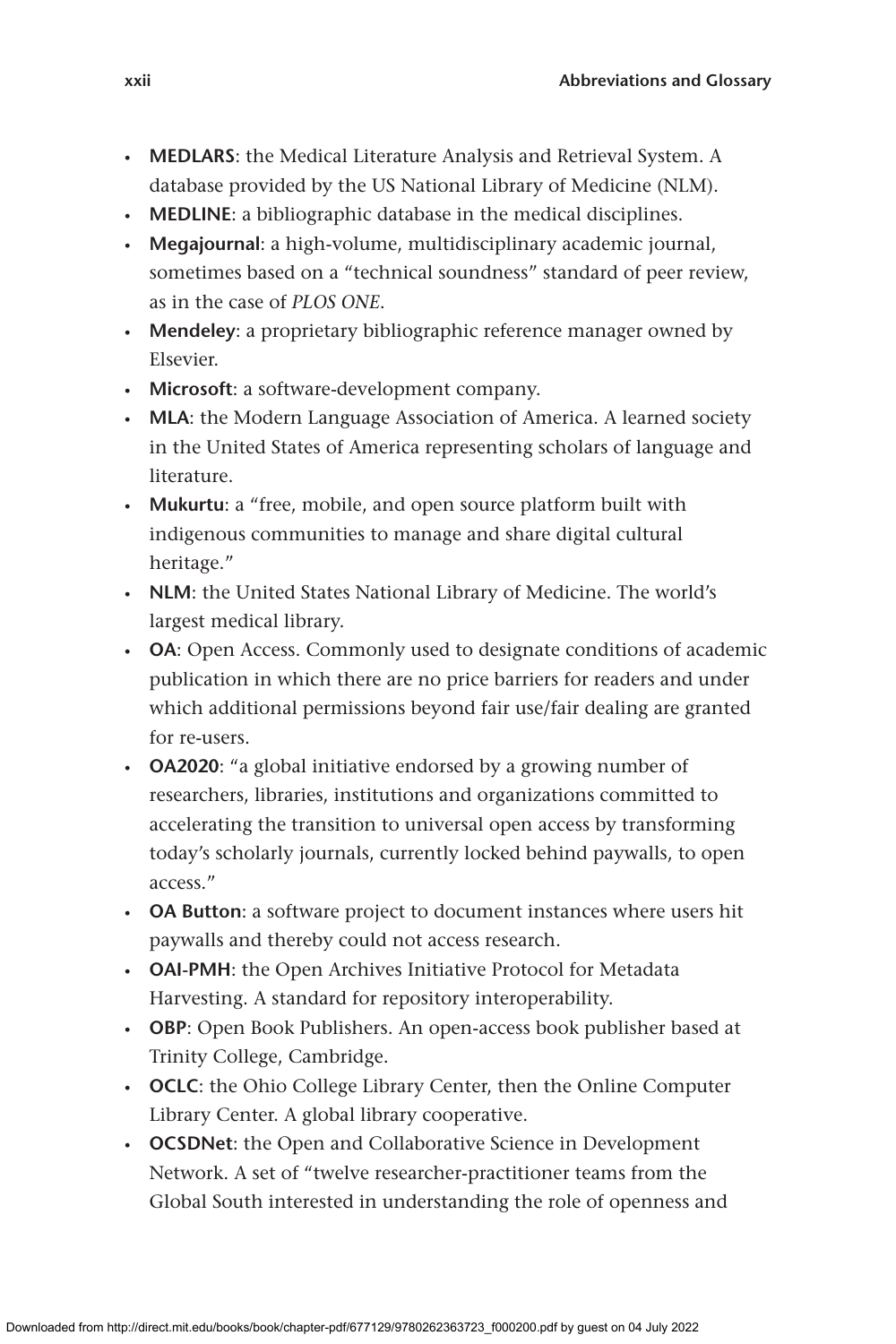collaboration in science as a transformative tool for development thinking and practice."

- **OfS**: the Office for Students. A regulatory body for higher education in the UK spun out of HEFCE.
- **OHP**: Open Humanities Press. An open-access book publisher.
- **OJS**: Open Journal Systems. A widely used open-source platform for journal publishing developed by PKP.
- **OLH**: the Open Library of Humanities. A consortially funded not-forprofit open-access publisher with no APCs.
- **Omeka**: a content management system designed primarily for the exhibition of digital cultural heritage objects.
- **OntoOAI**: a semantic web project that mapped RDF on top of OAI.
- **OpenAIRE**: Open Access Infrastructure for Research in Europe. Originally a network of Open Access repositories funded by the European Commission's Seventh Framework Programme (FP7) that grew from the DRIVER I & II projects. The latest iteration, OpenAIRE-Advance, seeks "to shift the momentum among its communities to Open Science as a trusted e-Infrastructure within the realms of the European Open Science Cloud."
- **OpenDOAR**: the Directory of Open Access Repositories. A website based in the UK that lists open-access repositories.
- **Open Science**: a broader paradigm than just open access to research publications encompassing the entire lifecycle of research.
- **Open Society Archives**: one of the largest archival repositories documenting grave violations of human rights.
- **ORCID**: Open Researcher and Contributor ID. A nonproprietary alphanumeric code, maintained by the nonprofit ORCID Inc., to uniquely identify academic contributors.
- **PAHO**: the Pan American Health Organization. The specialized international health agency for the Americas and the Regional Office for the Americas of the World Health Organization (WHO).
- **Palantir**: a private software company that specializes in data analytics.
- **PDF**: Portable Document Format. A standards-based format for preserving layout of documents between computing and display systems.
- **Pearson**: a UK-based publisher.
- **PECE**: the Platform for Experimental Collaborative Ethnography. A digital platform for "multi-sited, cross-scale ethnographic and historical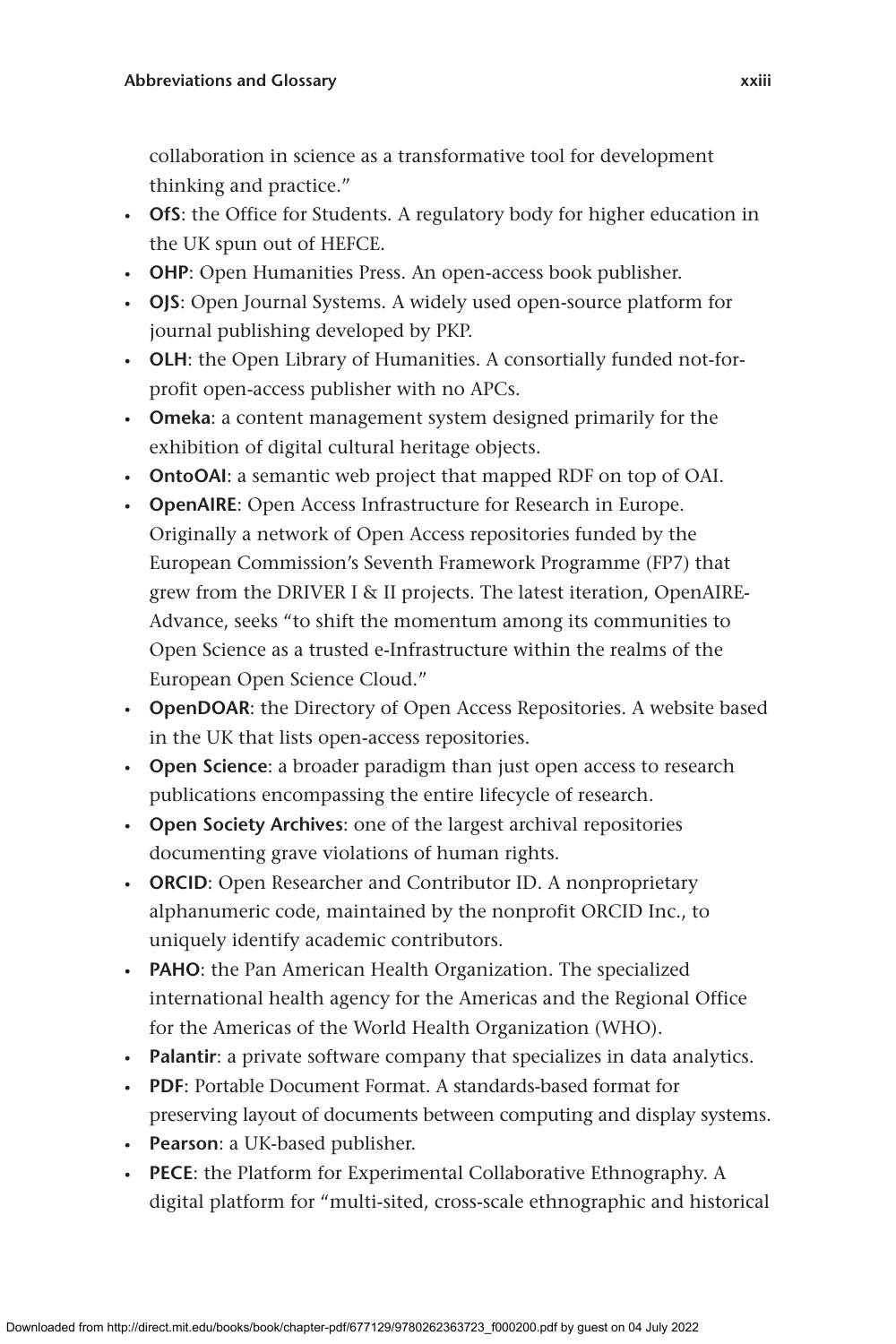research" that makes explanatory pluralism and interpretive differences core to its inquiries.

- **PeerJ**: an open-access scientific mega-journal in the biological and medical sciences.
- **PKP**: the Public Knowledge Project. A software organization that develops OJS.
- **Plan S**: a set of principles to which many academic funders, worldwide, have subscribed, pledging an acceleration of the timescale to achieve full open access.
- **PLOS**: the Public Library of Science. An open-access scholarly publisher.
- **Principle of Respect for Context**: a philosophy for the reuse of personal data advanced by Helen Nissenbaum, which advocates for contextual reuse.
- **Projet SOHA**: Open Science in Francophone Africa and Haiti (Science Ouverte Haïti Afrique). A project exploring "the obstacles preventing the adoption of open science in universities in Haiti and Francophone Africa" and providing "tools to overcome them."
- **Publons**: a third-party peer-review website operated by Clarivate Analytics.
- **PubMed**: a search engine for the MEDLINE database of references and abstracts.
- **PubPeer**: an independent third-party peer-review website.
- **punctum books**: an open-access book publisher.
- **Pure**: institutional repository software developed by Elsevier.
- **Radical Open Access Collective**: "a community of scholar-led, not-forprofit presses, journals and other open access projects."
- **RCUK**: Research Councils UK. The forerunner to UKRI.
- **RDF**: a Resource Description Framework. A machine-comprehensible data paradigm.
- **RE**: Research England. A funder of higher-education research in England, spun out of HEFCE.
- **Redalyc**: Red de Revistas Científicas de América Latina y el Caribe, España y Portugal. A publishing system for peer-reviewed, open-access journals from Latin America, the Caribbean, Spain, and Portugal.
- **REF**: the Research Excellence Framework. A periodic research assessment exercise in the United Kingdom that informs the allocation of state research funding.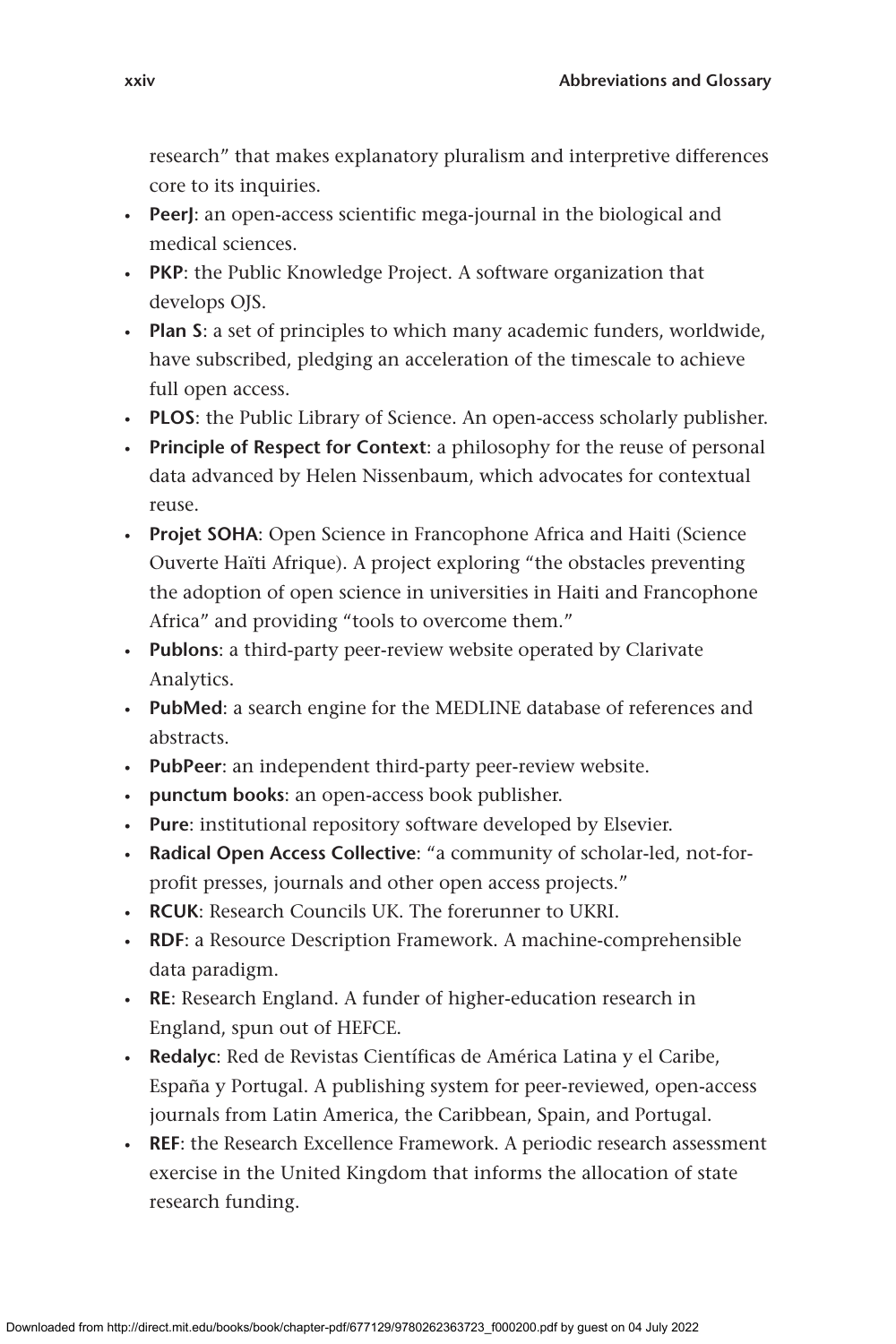- **RELX**: the parent company of Elsevier.
- **ResearchGate**: a proprietary article sharing repository and social networking site.
- *RIO*: the *Research Ideas and Outcomes* journal. An open-science platform designed to encapsulate any type of research output and to make it publicly accessible.
- **ROAR**: the Registry of Open Access Repositories. A database of openaccess institutional repositories and their contents.
- **The Royal Society**: a learned society founded in 1660 and the United Kingdom's national Academy of Sciences.
- **ScholarLed**: "a consortium of five scholar-led, not-for-profit, open access book publishers that was formed in 2018."
- **ScholarlyHub**: a germinative effort to create a nonprofit digital commons.
- **SciELO**: the Scientific Electronic Library Online. A bibliographic database and cooperative publishing model for open-access journals, predominantly in South America.
- **Sci-Hub**: an online portal that provides pirate access to many journal articles and research books in violation of copyright law.
- **Scopus**: an abstract and citation database owned by Elsevier.
- **SIDALC**: the Alliance of Agricultural Information Services (Servicio de Información y Documentación Agropecuario de las Américas). An online agricultural library from twenty-two countries of Latin America and the Caribbean.
- **SJR**: the Scimago Journal Ranking. A bibliometric system that combines the number of citations received by a journal and the prestige of the journals where such citations occur.
- **Snapchat**: a multimedia messaging app.
- **SocArxiv**: a preprint server for the social sciences owned by the not-forprofit Center for Open Science.
- **Solr**: a search platform/architecture.
- **SPARC**: the Scholarly Publishing and Academic Resource Coalition. A "global coalition committed to making Open the default for research and education."
- **Springer Nature**: an academic publishing company born of the 2015 merger of Springer Science+Business Media, Nature Publishing Group, Palgrave Macmillan, and Macmillan Education.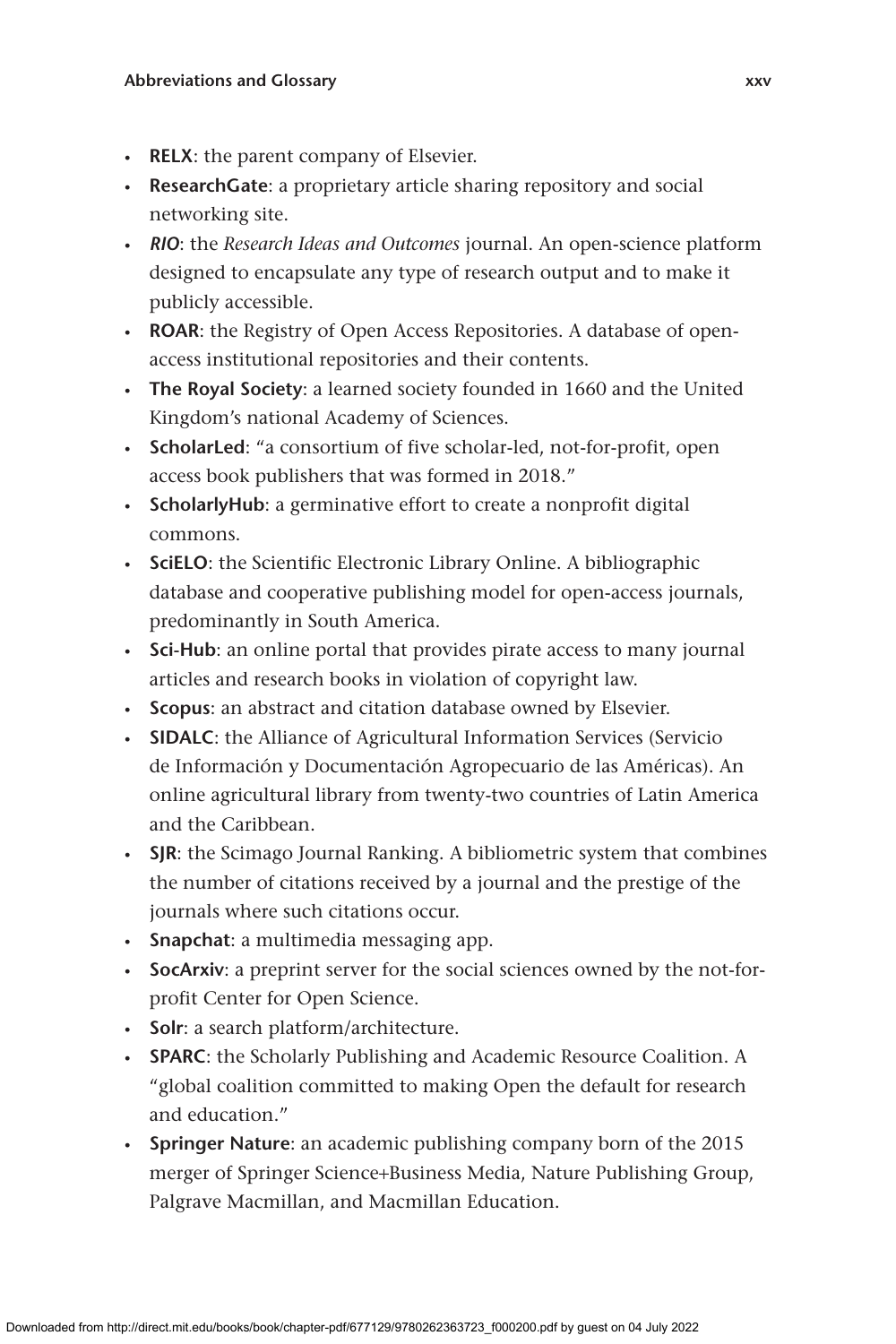- **SSRN**: formerly the Social Science Research Network, now just known by its acronym. A preprint server for the social sciences owned by Elsevier.
- **STEM**: the disciplines of Science, Technology, Engineering, and Mathematics. Often used in contrast to HSS or combined in the acronym STEAM (Science, Technology, Engineering, Arts, and Mathematics).
- **TEI**: the Text Encoding Initiative. "A consortium which collectively develops and maintains a standard for the representation of texts in digital form."
- **Thomson Reuters**: a global conglomerate with a heavy investment record in data analytics.
- **TPM**: Technical Protection Measures. See also DRM.
- **Twitter**: a micro-blogging platform.
- **Uber**: a platform for arranging private transportation.
- **Uber Eats**: a food delivery service built on top of Uber.
- **UberRUSH**: a now-defunct parcel delivery service built on top of Uber.
- **Ubiquity Press**: a for-profit provider of open-access publishing services.
- **Ubuntu**: a Zulu concept advancing communal justice *en route* to promoting an egalitarian society.
- **UKRI**: United Kingdom Research and Innovation. The UK's national funding bodies.
- **UNESCO**: the United Nations Educational, Scientific and Cultural Organization. A branch of the United Nations that "seeks to build peace through international cooperation in Education, the Sciences and Culture."
- **Unpaywall**: a database of harvested open-access content and associated suite of software tools to enable the discovery of this content, developed by the not-for-profit ImpactStory/Our Research.
- **UrbanBellhop**: a platform that provides hospitality services for those running short-term property lets.
- **VHL**: the Virtual Health Library. A "decentralized and dynamic information-source collection, designed to provide equitable access to scientific knowledge on health," maintained by BIREME.
- **WHO**: the World Health Organization. The specialized health agency of the United Nations.
- **Wikipedia**: an extremely large-scale, crowd-sourced encyclopedia run by the not-for-profit Wikimedia Foundation.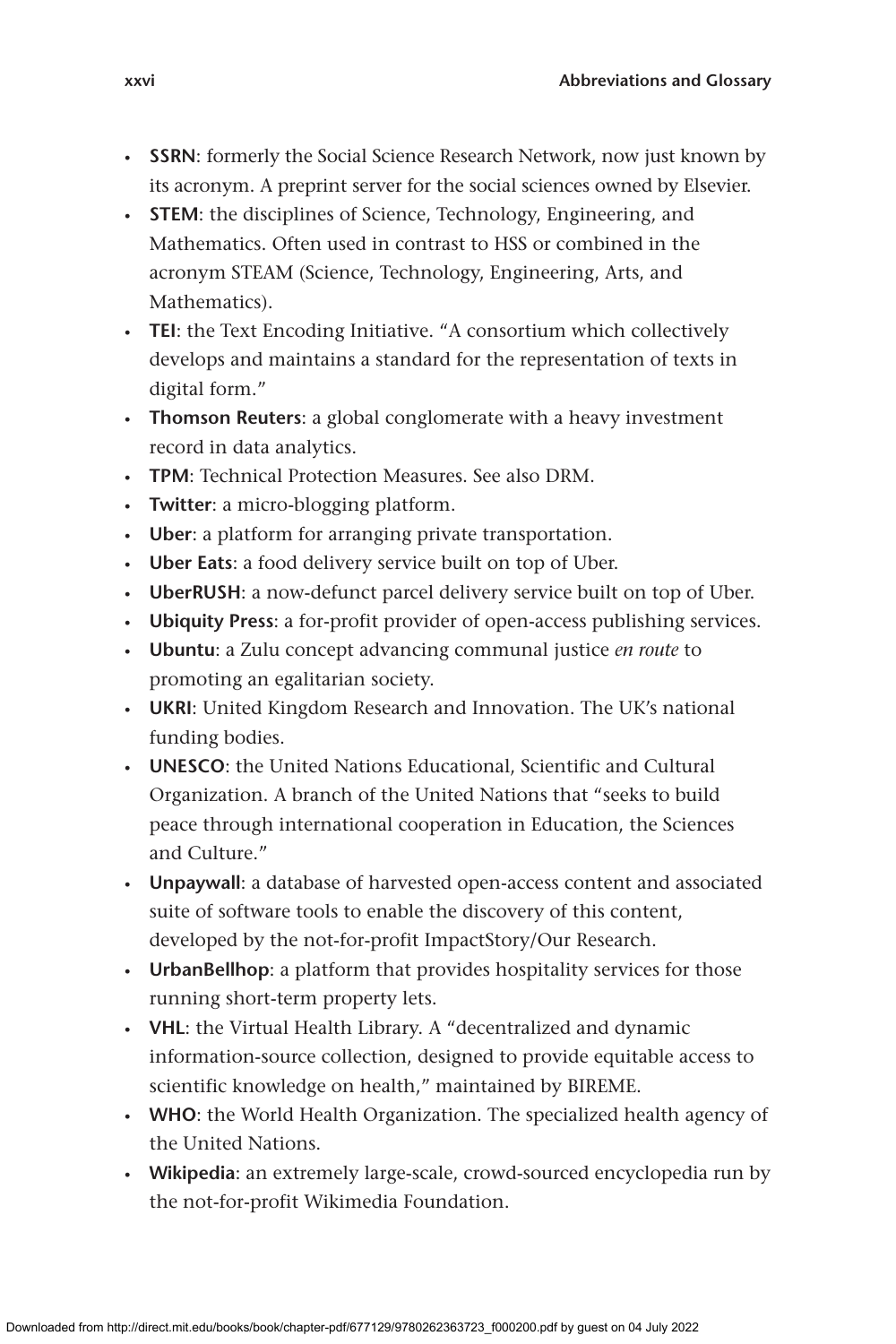- **Wordpress**: a content-management and blogging system.
- **WoS**: Web of Science. A citation database established by the Institute for Scientific Information (ISI) and now owned by Clarivate Analytics.
- **WWW**: the World Wide Web. An interconnected series of hypertext documents on the internet.
- **XML**: eXtensible Markup Language. A flexible semantic format for the representation of digital information.
- **Zenodo**: an open-access repository developed by OpenAIRE and operated by CERN.
- **Zotero**: an open-source bibliographic reference manager.